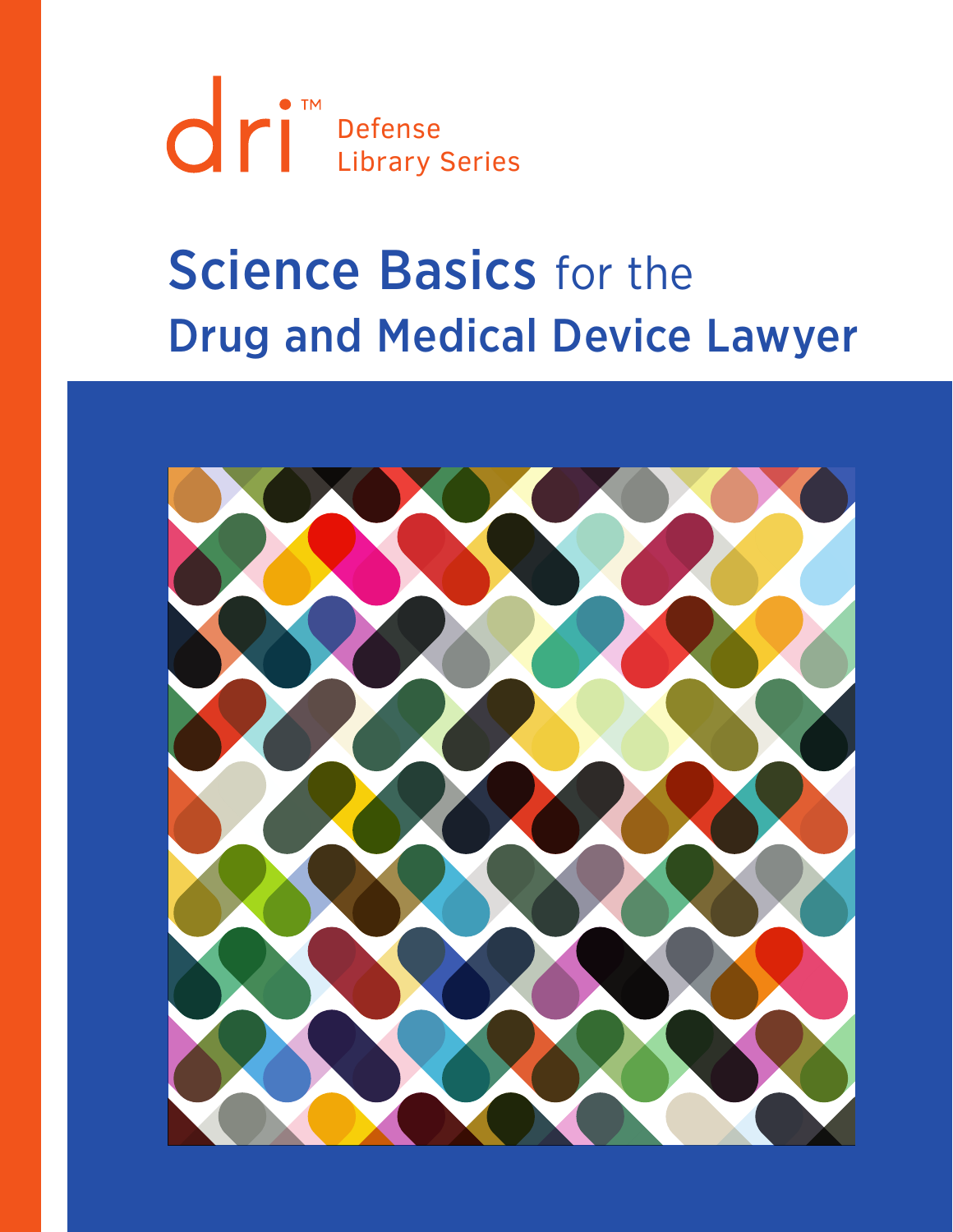# Chapter 5

# Immunology

# By Bruce Parker and Sarah Scott

Without an effective immune system, a human cannot survive. Pathogens, such as bacteria and viruses, constantly attempt to invade and attack a human host. What stands between health and disease is our immune system. The science of immunology is the study of the elegant and complex systems within humans and other mammalian species whose mission is to keep the host healthy.

The goal of this chapter is to provide a trial lawyer with a general understanding of human immunology. Immune system dysfunction, allegedly caused by drugs and devices, has been the injury in some mass tort litigation. In addition, while not the injury itself, immune system response to certain drugs and devices is an important element in the pathophysiologic explanation of some alleged injuries; consequently, understanding the immune system is important for counsel defending.

Because this is an overview, there are multiple layers of detail that will not be addressed, and thus, the chapter cannot be totally complete. For additional detail, the reader is referred to the major text material identified at the end of this chapter.

# **Overview of the Immune System**

Humans (the "host") have physical barriers that prevent external threats from entering them. The primary physical barrier is the skin which prevents most pathogens from entering the body. Sweat is another external defense mechanism. Pathogens encountering sweat are killed by the acidity of sweat.

When the physical barriers are breached, the immune system seeks to protect the host. It is helpful to view the immune system as having two separate

arms that, while capable of working independently, can and must work together. The two arms are the (1) "innate" and the (2) "adaptive" immune systems.

The purpose of both the innate and adaptive arms is to destroy that which is foreign to the host and capable of causing harm. To accomplish this, the immune system must be able to distinguish an external threat from the host's cells. If the immune system attacks the host for a sustained period of time, the result is the development of an autoimmune disease. When explaining how the innate and adaptive systems function, we will comment on how the immune system is able to differentiate between the host and pathogens.

# **Definition**

Before discussing the roles that the innate and adaptive immune systems play in the host's defense, we will define some of the general terminology that will be used. Terms specific to either arm of the immune system will be defined in the discussion of that arm.

#### *Pathogens*

Pathogens are foreign organisms that can harm the host. Bacteria, viruses, parasites, and fungi are all pathogens.

#### *Antigens*

Antigens are substances that can physically bind to receptors (also called "determinants") on cells that are part of the innate and adaptive immune systems. An antigen fits into receptors on cells of the adaptive immune system in a way that is similar to how a unique key is only able to fit into a one lock. The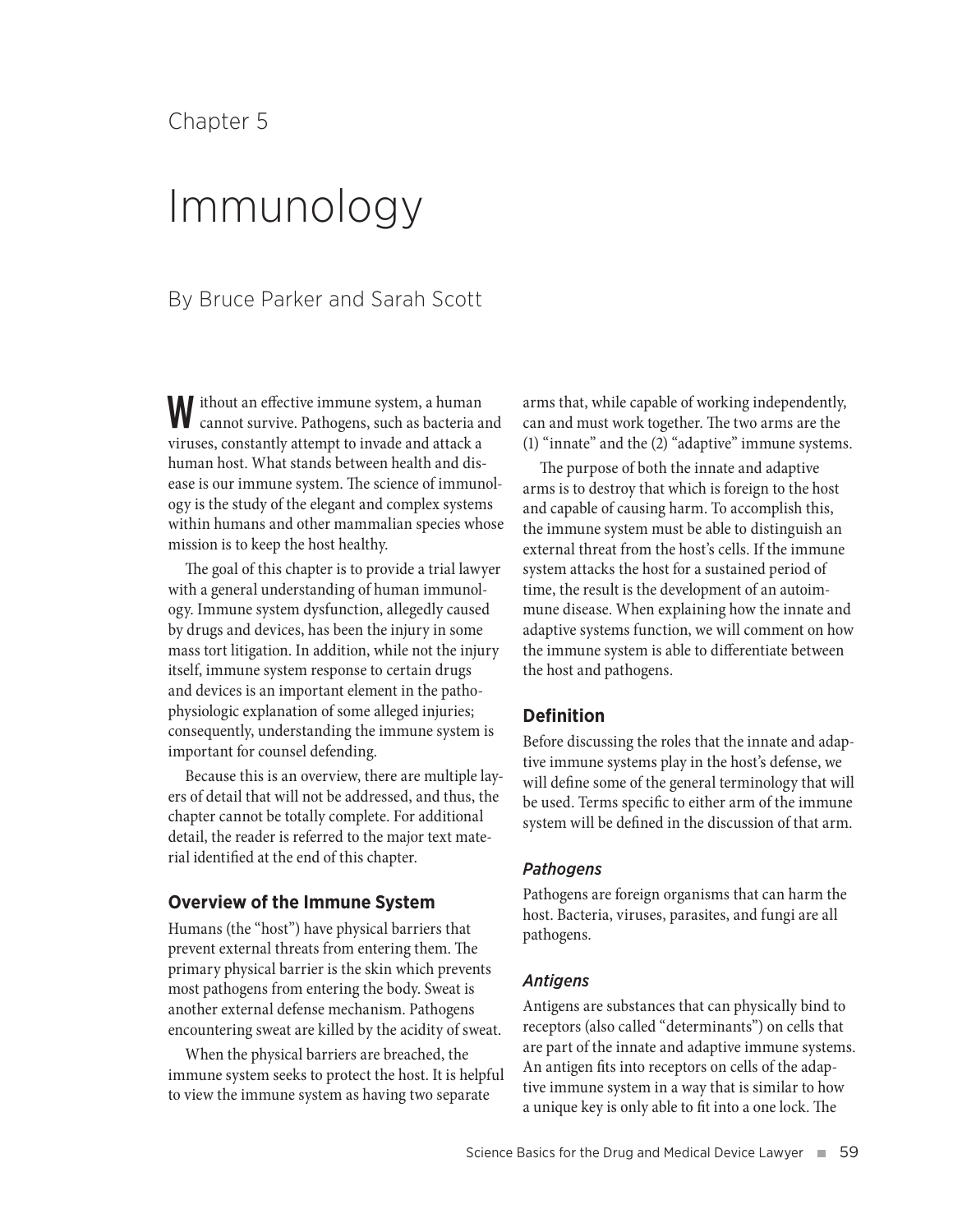antigenic "keys" on an antigen are called "epitopes." Antigens that are capable of provoking an allergic response by inducing the synthesis of IgE are called allergens.

#### *Immunogens*

Immunogens are antigens that, after binding to an immune cell, induce an immune response. All immunogens are antigens but not all antigens are immunogenic. Pathogens are by definition immunogenic. In this chapter, we will use the term "immunogen" to distinguish between immunogenic and non-immunogenic antigens.

# *Leukocytes*

Leukocytes are white blood cells. Both the innate and adaptive arms of the immune system consist primarily of leukocytes. There are many different types of leukocytes; Figure 1 illustrates the immune system leukocyte "family tree":

### **Innate Immune Response**

# *The Innate Immune Response to Pathogens/Immunogens*

The term "innate" refers to a quality with which one is born. The innate immune system is the arm of immune system comprised of leukocytes that are immediately available to perform their immunogen-fighting functions when a pathogen bypasses the host's physical barriers. The innate immune system contains the "first responders" against infection, which protect the host against pathogens during the first few days of an infection. Though these innate immune cells are immediately available and active, they do not retain a "memory" of an immunogen after they eliminate it, which is a distinguishing feature between these leukocytes and those in the adaptive immune system.

The "first responder" cells in the innate system are polymorphonuclear ("PMN") cells. This family of cells contains granules that are released during a response to a pathogen. A PMN cellular structure differs from a mononuclear cell which contains a single nucleus. The PMN family includes neutrophils, basophils, and eosinophils. While each of these cell types have slightly different functions, they all are capable of releasing substances into a pathogen that are toxic to it. PMN cells also ingest and digest pathogens in a process called phagocytosis. Finally, they recruit other immune cells to help fight the invading pathogens. PMNs live for only a couple days.

Monocytes are a subset of mononuclear leukocytes. Monocytes are part of the innate immune system. Monocytes are the largest leukocytes and are produced in the bone marrow. Once developed, they circulate in the bloodstream before moving into the host's tissues where they search for pathogens.

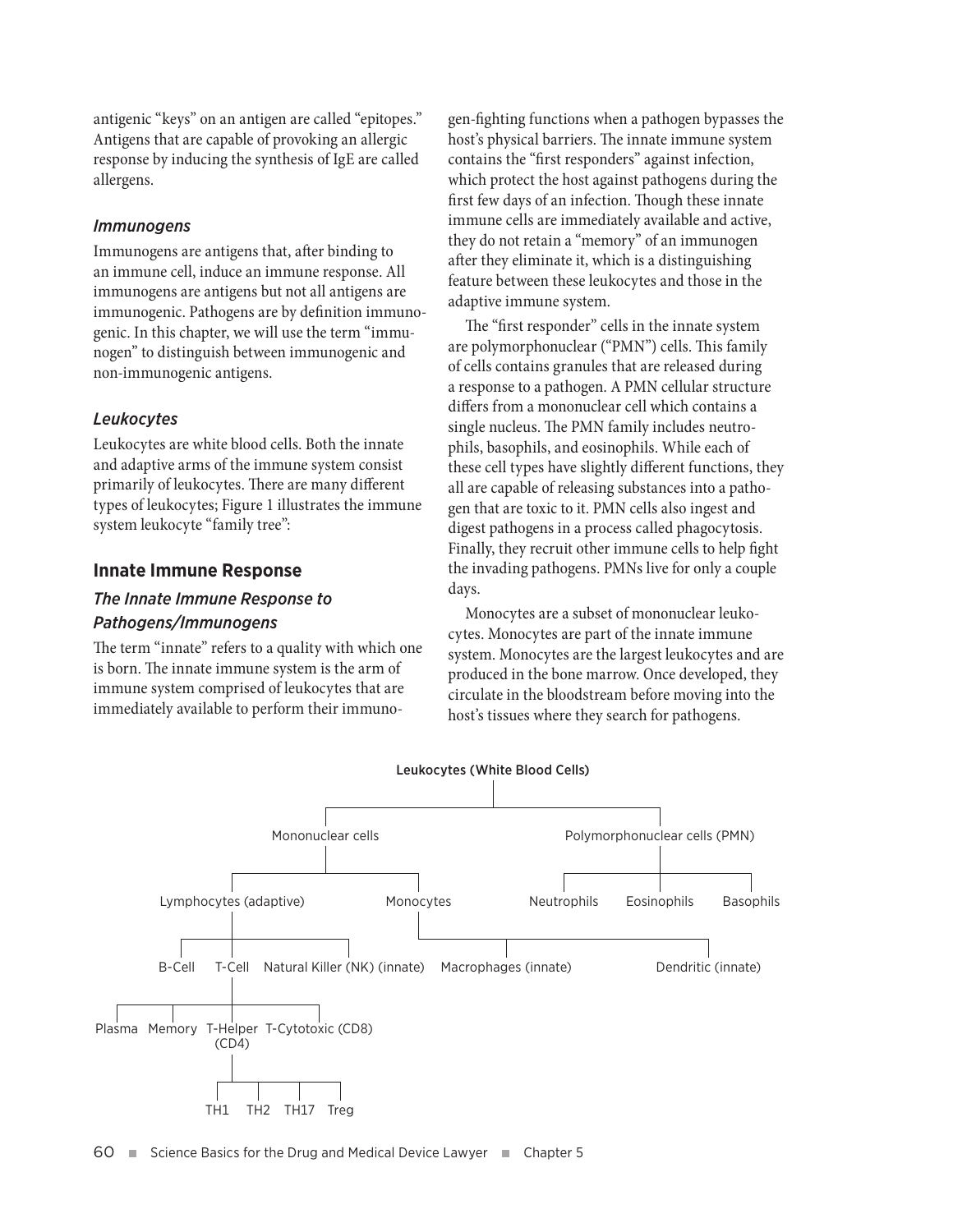When monocytes are alerted to the presence of pathogens from cytokines released by other leukocyte cells, they enter the reticuloendothelial system ("RES") where they mature into macrophages. Macrophages have several functions. One is to ingest pathogens and present to its surface fragments of the pathogen, along with a molecule called the Major Histocompatibility Complex ("MHC") (*see* "Adaptive Immune Response: Cell Mediated Immune Response," *infra*). Once presented to the surface of the macrophage, the epitopes on the antigen bind to receptors on T cells that are called determinants. As discussed in "Adaptive Immune Response: Overview," *infra*, T and B cells are the primary cells involved in the adaptive immune response. When macrophages perform this function, they are called "Antigen Presenting Cells" ("APC"). A second function of macrophages is to signal B and T cells to the pathogens' location. Thirdly, macrophages remove dead or dying host tissue so that new cells can replace the dead tissue. Macrophages are longlived cells. Unlike the specific binding characteristic of cells in the adaptive immune system, cells of the innate system, including macrophages, non-specifically bind to all antigens.

Dendritic cells are APC cells and, like macrophages, dendritic cells bind to epitopes on immunogens. Also, like macrophages, they ingest, digest, and present antigenic fragments along with the appropriate MHC molecule to its surface to allow for binding to a T cell.

Macrophages and dendritic cells are able to recognize what is foreign from what is self and thereby destroy immunogens while leaving the host's cells unmolested through a process of recognizing molecular patterns on a pathogen's surface. Pathogens have structures on their surface that are called "pathogen-associated molecular patterns" ("PAMPs"). PAMPs are specific molecular patterns that are common to groups of related immunogens. PAMPs are composed of molecules that are not found on human cells. The leukocytes involved in the innate immune response detect the PAMPs through receptors on their surfaces called "pattern recognition receptors" ("PRRs"). When the PPRs recognize a PAMP, they both attack the pathogen and trigger (through biochemical signals) cells of the adaptive immune system. Thus, cells of the innate immune system respond immediately to immunogens and assist in the later, more specific, and sustained response by the host's adaptive immune response.

Natural killer ("NK") leukocytes are another line of defense in the innate immune system. They are activated by, among other things, the cytokines emitted by macrophages. NK cells emit proteins that are toxic to pathogens. Instead of ingesting (phagocytizing) an immunogen, NK cells release their toxic payload directly into an immunogen that causes it to die. NK cells determine whether a cell is foreign based upon whether the cell is expressing an MHC protein. If it does, then the NK cell recognizes it as part of the host and will not kill it. If the pathogen does not express an MHC protein, then the NK cell will attack it.

The innate immune response also includes the release of soluble proteins that are collectedly referred to "complement." Complement proteins are made by the liver and circulate in the blood in inactive form. When the appropriate signal is generated by the innate system, many different subtypes of complement (each with different biological functions), are released into the blood. Some complement proteins are directly toxic to immunogens, while others function by loosening the walls of blood vessels, which enables circulating immune system cells to leave the vasculature and to enter adjacent tissue. There is an ordered process through which different components of the complement system are activated to perform different functions. The process of complement responding to immunogenic attack is referred to as the "complement cascade." Some of the complement proteins bind to immunogens, making them more attractive to be phagocytized (eaten) by innate immune cells. When complement performs this function, the process is referred to as opsonization.

The immune process that has just been described results in inflammation. The symptoms of inflammation are redness, tenderness, swelling, and heat. These symptoms are caused by components of the innate immune system responding acutely to remove immunogens from the host. If inflammation is not stopped once an immune response is no longer needed. it becomes chronic. Chronic inflammation can injure the host. This will be explained more fully in "Autoimmune Disease," *infra*, which addresses autoimmunity.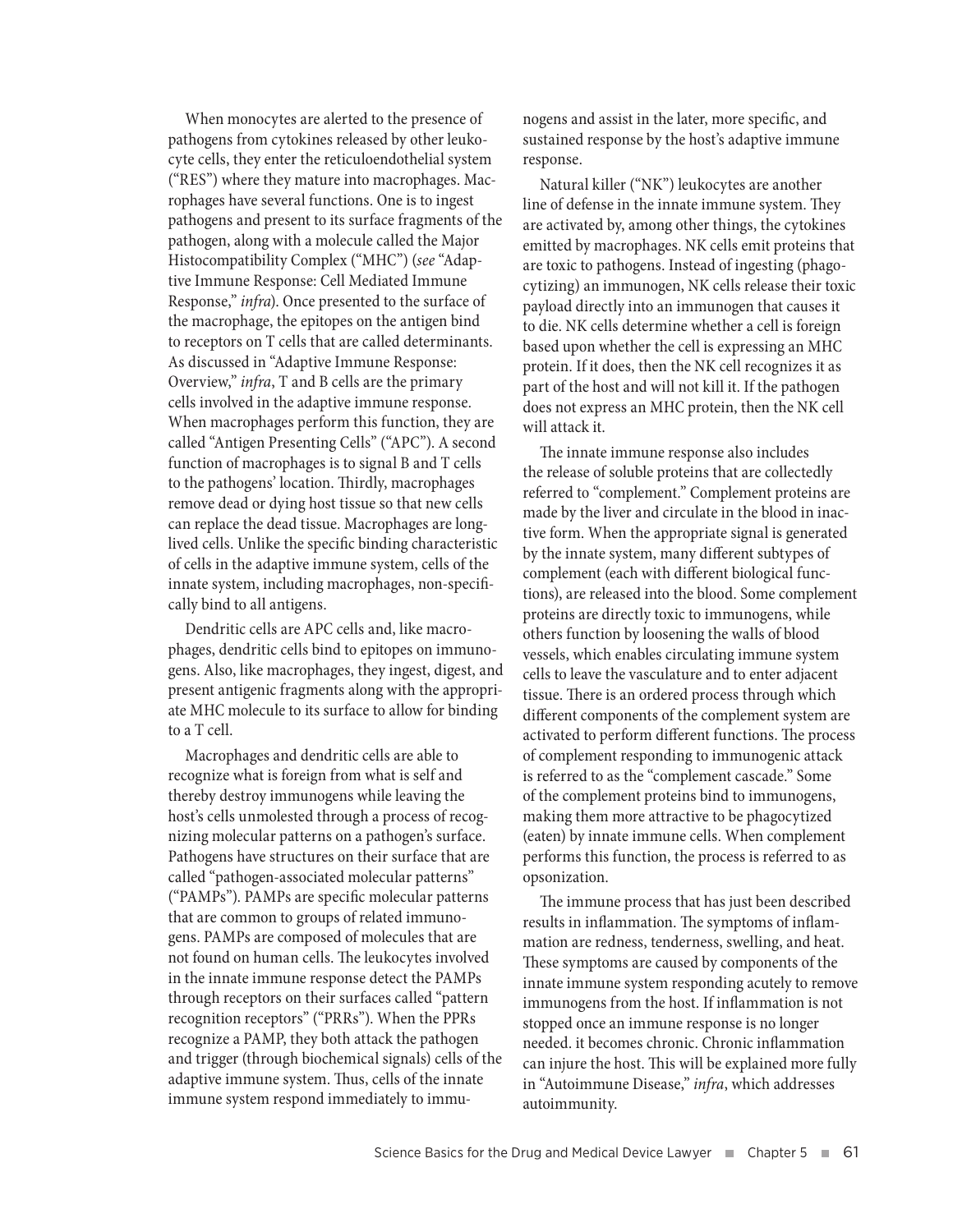# *The Innate Immune Response to Foreign Objects*

Thus far we have discussed how the innate immune system kills pathogens. What happens however when the invader is not a bacteria, virus, fungus, or parasite? For example, what happens when an object like a splinter or a medical device enters the host and cannot be eaten? When a splinter enters the skin, it damages the tissue that has been pierced by the splinter. The innate system responds in an effort to renew the dead or dying host cells. The "first responders" then recruit cells that release fibrin (collagen) around the invader. The fibrin cocoon that is created around the splinter walls it off from neighboring host cells. Once the foreign object has been isolated, the inflammatory response is shut down and the symptoms subside.

# **Adaptive Immune Response**

#### *Overview*

The adaptive immune response is a more intense and specialized response to an immunogen than is the innate response. Two primary attributes of the adaptive immune response are specificity and memory. Within the adaptive immune response, there are two arms. One is the humeral response that is discussed in "The Humeral Response," *infra*. It is primarily a B cell and antibody response. The second arm of the adaptive system is the cell mediated response discussed in "Cell Mediated Immune Response," *infra*. The cell mediated response is largely driven by activated T cells.

The main cells that constitute the adaptive immune system are B cells and T cells. While B and T cells have separate functions, to a great extent they are functionally dependent on each other. B cells are

lymphocytes (a subset of leukocytes) that are responsible for developing protein antibodies called immunoglobins ("Ig"). A chart depicting the major subsets of lymphocytes appears below.

B cells develop and mature in the bone marrow. As B cells develop, they acquire the surface receptors necessary to perform their functions. It is during cellular development within the bone marrow that the host selectively kills a developing B cells that are not capable of differentiating what is foreign from that which is part of the host. After being released from the bone marrow, B cells will circulate in blood until they enter the secondary lymphatic organs: the spleen and lymph nodes. B cells, upon encountering an immunogen in the lymphatic system will mature into plasma cells. This maturation allows the B cell to produce Ig. This process is discussed more fully in the next section.

T cells are derived from stem cells in the bone marrow. As they mature, they leave the bone marrow and travel to the thymus where they complete their maturation. They eventually leave the thymus to begin functioning as a component of the adaptive immune system. While developing in the thymus, T cells that lack the ability to differentiate self from foreign are destroyed. Only those T cells that have the surface receptors that allow them to differentiate foreign antigens from self-antigens are permitted to leave the thymus. Specificity refers to the fact that each mature B or T cell will respond only to an immunogen that has a unique "key" (epitope) specific for the particular determinant (lock) on the B and T cells. Memory refers to the ability of B and T cells that have responded to an immunogen to remember having seen that immunogen and to live their remaining lives (and their progeny) looking for the same immunogen. If a re-encounter occurs,

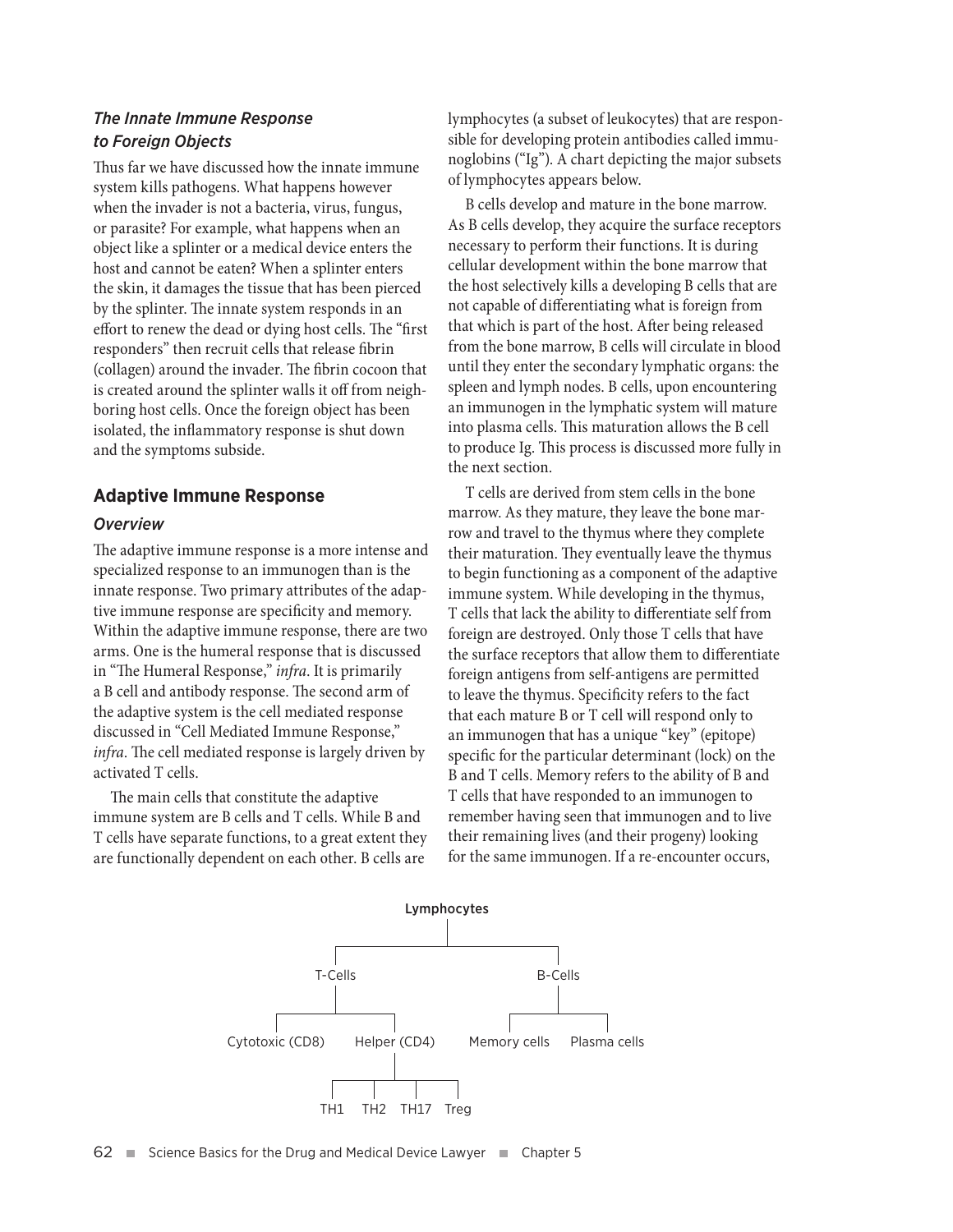the "memory" B and T cells can mount a quicker and more aggressive response. This is the principle behind vaccinations which is discussed in "Autoimmune Disease," *infra*.

While the innate and adaptive responses act independently to some extent, they are also dependent on each other. The interrelationship of both systems is depicted below.

#### *The Humeral Response*

The humeral immune response is primarily, but not exclusively, a B cell response. B cells have three primary functions. They directly bind to an antigen that has epitopes, which bind specifically to surface determinants on a B cell. They also phagocytize antigens, like macrophages and dendritic cells, and they present fragments combined to an MHC molecule on its surface to await "presentation" to a T cell. Finally, once sensitized to an immunogen, B cells will produce Ig that will bind to that specific immunogen and facilitate its destruction.

B cells have numerous surface receptors that have different functionalities. Naïve B cells (one that has not been immunologically sensitized) express on their surface two different types of Ig molecules (IgM and IgD) that both share the same binding specificity. These Ig receptors allow B cells to bind directly to an antigen.

B cells that have been immunologically sensitized undergo further maturation and develop into plasma cells. Some plasma cells are long lived and have the functional ability to produce antibodies for a specific immunogen.

There are five classes of Ig (IgM, IgG, IgD, IgE, and IgA). Each Ig has different biologic properties. Depending on the nature of the immunogen, the B cell will release one or more of its Ig classes. In addition to having different biologic purposes, each Ig class is released by plasma cells at different times, reaching peak concentration in the blood at different times. After responding to an infection, the plasma cells will migrate to the bone marrow where they continue to make and release Ig into the circulation as needed.

In addition to functioning as a surface receptor on B cells, IgM is the first Ig produced by plasma cells following sensitization to an immunogen. The half-life of IgM is approximately five days. IgM is relatively unimportant in terms of neutralizing toxins, but it is extremely effective at triggering the complement cascade upon binding to an immunogen.

IgG is produced after IgM. Like all Ig, IgG responds solely to extracellular immunogens, like bacteria. Ig are ineffective against viruses once they have entered a cell; however, Ig does help to neutralize a virus before it enters a cell. IgE primarily



Taken from "Immunology, A Short Course," p. 33 (7th ed. 2015).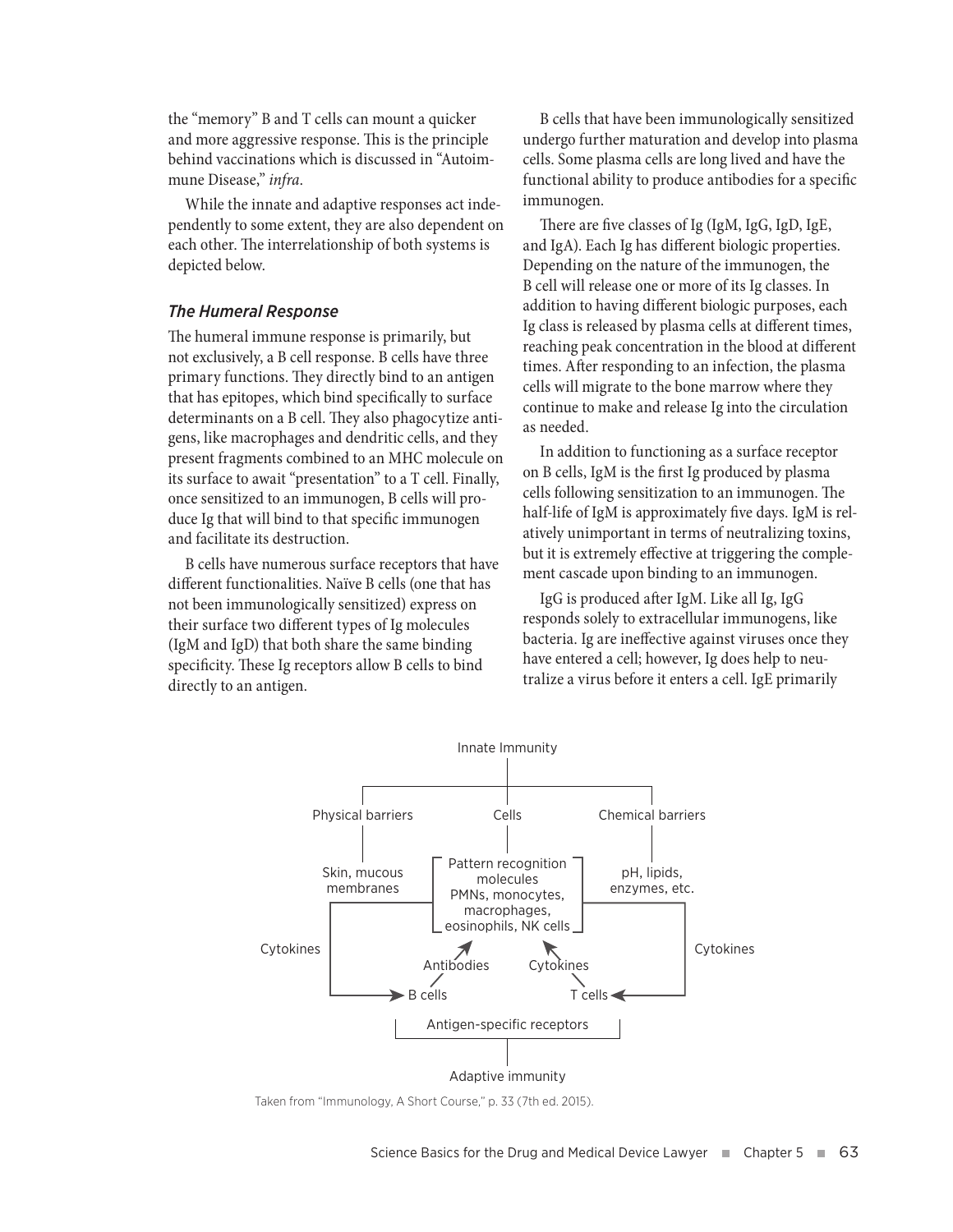responds to invading worms and is the class of Ig that are responsible for immediate allergic reactions. The role of IgA is less well understood, but it is important against pathogens encountered in the mucosal barrier.

Igs help fight pathogens in several ways. They can bind to bacteria before it enters a host cell and prevent the bacteria from releasing toxins. By coating the immunogen, it makes the immunogen a target for innate cells like macrophages and neutrophils to attack. Finally, certain types of Igs help trigger B cells to release complement.

Following eradication of the immunogen, most activated B cells will die except for a subset that mature into memory B cells. Their function is to wait for another encounter with the immunogen.

As previously mentioned, there is a dependency between B cells and T cells. One example of this includes antigens to which B cells will bind but need a co-stimulatory signal from T cells to allow the B cells to produce Ig. Such antigens are referred to as a TD antigens ("T cell Dependent"). Those antigens that can stimulate B cells to produce Ig without the assistance of a T cell are referred to as Thymus Independent ("TI") antigens.

#### *Cell Mediated Immune Response*

A cell-mediated response is largely driven by T cells. Unlike B cells, T cells do not bind directly to immunogens. In addition, unlike B cells, T cells can bind only to protein immunogens. In order for a T cell to respond, an APC must digest the antigen and present, on its surface, fragments of the degraded immunogen containing its epitopes coupled with an MHC molecule.

There are two genetically different types of the MHC (MHC I and II). Each serves a different role in activating T cells. MHC I will bind to cells that have surface makers that are labelled "CD8+ ." Other T cells have different surface markers and have different properties. CD8+ T cells are cytotoxic cells that respond when an immunogen, like a virus, is replicating intracellularly. MHC II will bind to another type of T cell that has a surface marker labelled "CD4+". These are called "helper" T cells because they help stimulate B cells to make antibodies in response to an immunogen that is circulating extracellularly. There are also different subsets of CD4+ and CD8+

T cells that respond effectively to different types of immunogens, such as viruses, fungi, or extracellular bacteria. T cells that bind to a peptide/MHC complex will not become stimulated and generate an immune response (to "self" proteins) unless it receives a second or a "co-stimulatory" signal from the APC. This second signal alerts the T cell that the peptide being presented is foreign.

T cells respond to both exogenous and endogenous pathogens. An exogenous pathogen is one that enters the host and is thus foreign to the host. An endogenous antigen is a product that has been produced by a virus or bacteria that has invaded the host. The protein products released by bacteria and viruses are foreign despite having been produced within the host.

An APC that is expressing a peptide on its surface in combination with an MHC II molecule will bind to a CD4+ receptor on a T cell. If the co-stimulatory signal is received, the CD4<sup>+</sup> cell differentiates into either a  $\text{TH}_1$ ,  $\text{TH}_2$ ,  $\text{TH}_{17}$  or Treg cell. Each of these subclasses perform different functions. For example,  $\mathrm{TH}_{_{1}}$  are cells that promote a cell mediated cytotoxic response, similar to CD8+ T cells.

 $TH_{1}$  cells develop primarily in response to intracellular pathogens (bacteria and viruses).  $\text{TH}_{_{\text{1}}}$  cells release cytokines that attract NK cells, macrophages and CD8+ cells. These cells kill the cells infected with the bacteria or virus.

 $TH_{17}$  cells secrete chemicals (called cytokines) that help promote an inflammatory response. T reg cells suppress the development of  $\mathrm{TH}_{_{1}}$ ,  $\mathrm{TH}_{_{2}}$  and  $\mathrm{TH}_{_{17}}$ cells and in doing so, helps to turn off the adaptive immune response when it is no longer needed. Which subset develops is largely dependent on the nature of the cytokines released by innate immune cells that have already responded to the pathogen.

CD4<sup>+</sup> cells can also differentiate into  $\text{TH}_{2}$  cells. Cytokines released by  $\mathrm{TH}_2$  cells cause B cells to switch Ig production to IgE and certain subclasses of IgG. This is an effective defense against extracellular antigens but can produce injury to the host when the response is directed against allergens.

If the peptide is presented on the APC surface coupled with an MHC I molecule, the complex will bind to surface receptors on a CD8<sup>+</sup> T cell. When a bacteria or virus enters the body, it will eventually pass into the lymphatic circulation and eventually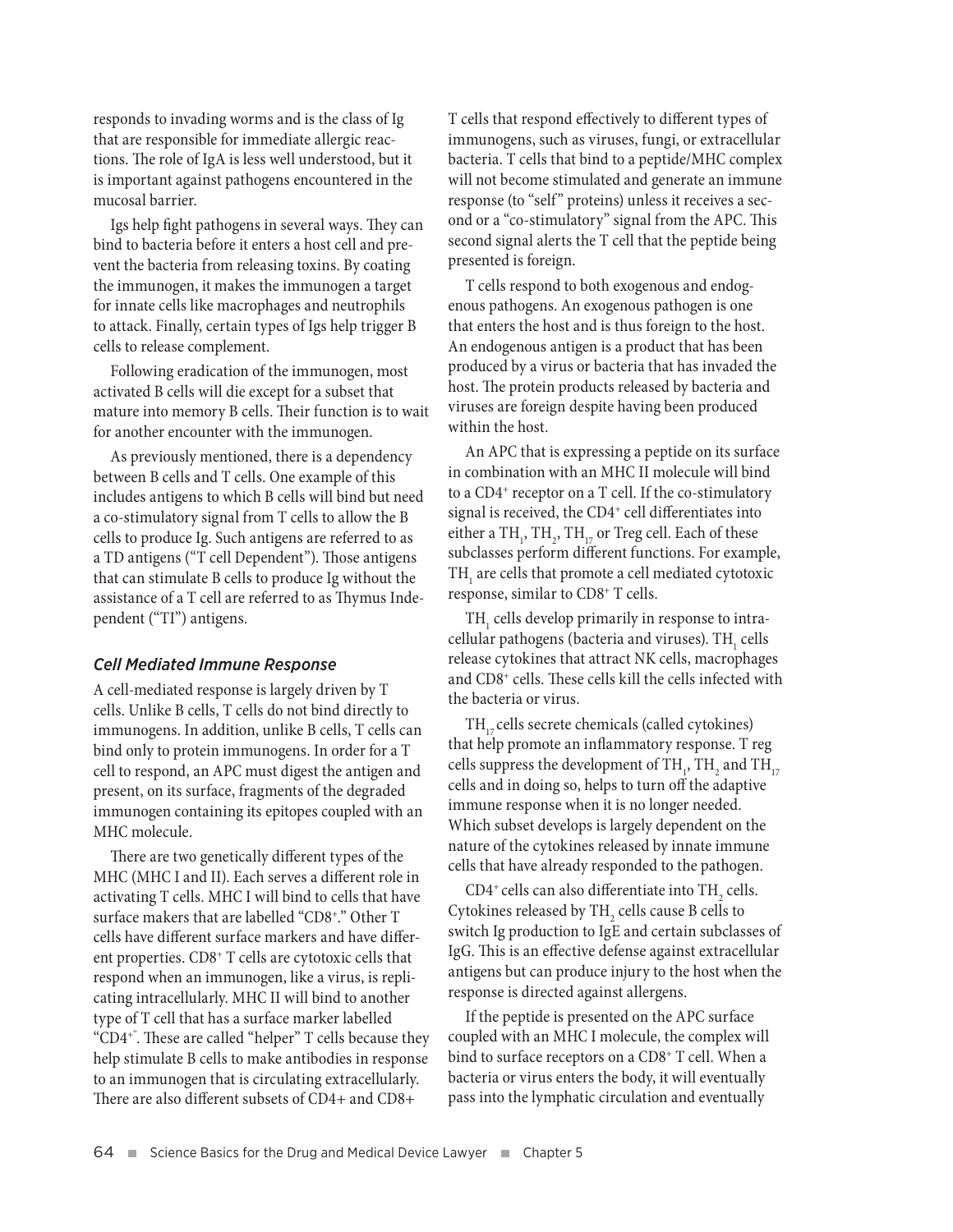get digested by an APC in the lymph node. Within the lymph node, an APC will present the antigen to a T cell along with MHC I. If a second signal is given, the CD8<sup>+</sup> T cell is activated. Once activated the CD8<sup>+</sup> T cell will attach to the target cell (infected by a pathogen) and kill it.

Once the pathogen has been neutralized, the large number of activated CD4<sup>+</sup> and CD8<sup>+</sup> T will no longer be needed. These cells are directed to die through activation of internal signaling. However as is the case with B cells, a small subset of T cells survive as memory cells. These cells can live for years and spend their lives looking for the same immunogen that led to their creation.

# **Antibiotics and the Immune Response**

Broadly defined, an antimicrobial is a chemical designed to kill microorganisms. Antiseptics, disinfectants, and antibiotics are all antimicrobials. An antibiotic is a chemical that is targeted to kill bacteria, which is just one type of a microbe. An antibiotic kills a bacterium by either preventing it from reproducing or destroying its cell wall. For example, penicillin kills a bacterium by preventing it from developing its protective cell wall. Other antibiotics can breach an existing cell wall causing the bacterium to burst from internal pressure. Still others, such as erythromycin, kill bacteria by preventing the ribosomes within them from producing proteins that are necessary for their survival. Others, such as ciprofloxacin, kill bacteria by causing the DNA strands within them to break and prevents them from repairing the broken DNA. Without DNA, the bacteria cannot survive.

Unlike the adaptive immune response, antibiotics respond nonspecifically to bacteria. Thus, antibiotics will attack even friendly bacteria, including essential bacteria for normal gastrointestinal functioning that reside in the intestinal tract. Bacteria also become resistant to antibiotics over time as they evolve. For this reason, antibiotics must be used judiciously in clinical practice.

Bacteria have a nucleus which is the target of certain antibiotics. However, a virus does not have a nucleus and thus there is nothing for the antibiotic to attack. Viruses do not perform biological processes similar to those performed by bacteria. In addition, viruses do not have cell walls and thus antibiotics like penicillin are ineffective against viruses.

# **Vaccines and the Immune Response**

The intent of vaccines is to interact with a host's immune system and thereby boost immunity to a given microbe.

Vaccines are designed to present microbe-specific immunogens to the host, thereby eliciting an immune response to that microbe, and ultimately preventing a full-blown infection by that microbe in the host. For example, the whooping cough vaccine is designed to create an immune response to a bacterial microbe, in order to prevent the development of the distinctive cough characteristic of whooping cough.

There are several different types of vaccines that achieve these goals in different ways. This chapter will discuss four main types of vaccines: (1) live, attenuated vaccines; (2) inactivated vaccines; (3) recombinant protein subunit vaccines; and (4) nucleic acid vaccines. Importantly, the vaccine type does not indicate whether it triggers a mainly humoral or a mainly cell mediated immune response. For example, the yellow fever vaccine is an attenuated, live virus vaccine. The tuberculosis vaccine is a live, attenuated bovine bacteria strain. However, the yellow fever vaccine primarily boosts the host's humoral immunity to yellow fever virus, while the tuberculosis vaccine primarily boosts the hos''s cell mediated immunity to tuberculosis bacteria.

# *Live, Attenuated Vaccine*

Live microbe vaccines are basically significantly weakened versions of a microbe. They are created by taking a strain of a microbe and then "passaging" it so that the microbe does not replicate as well and so it becomes less virulent (*i.e.*, less effective at causing disease). Passaging occurs by growing the microbe in different environments that might impede some of its replicating or virulence capabilities. When this is done, the microbe has become "attenuated," or less virulent and less able to replicate in the host. The key is to create a vaccine that will be strong enough to cause an immune response in the host, thereby creating a memory of that immunogen, while not so strong that the virus is able to replicate in the host sufficiently to cause the disease it aims to prevent. These vaccines have historically been preferred, as they generally result in an effective and long-lasting vaccine.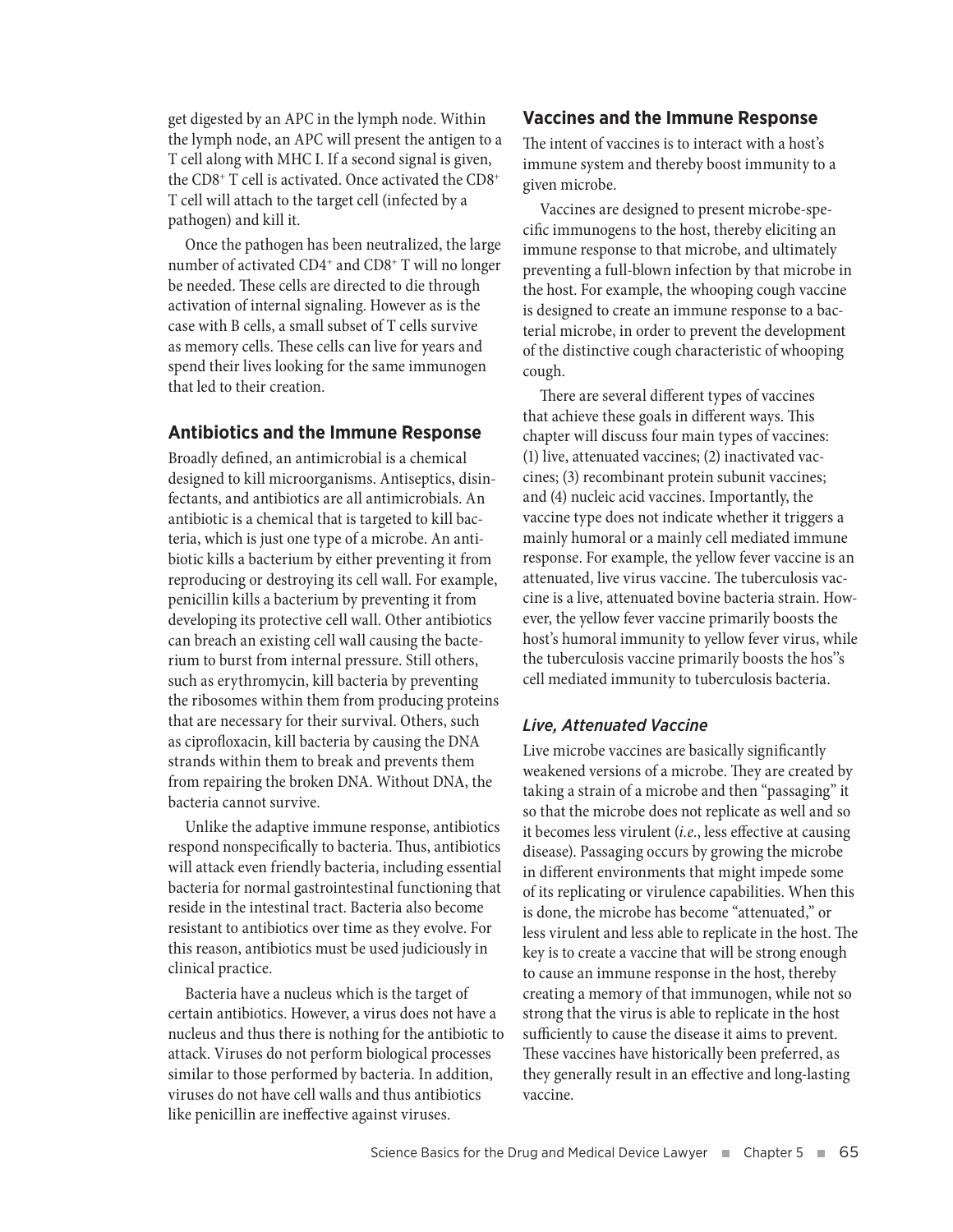# *Inactivated microbe vaccine*

An inactivated microbe vaccine is one where the microbe is killed—by heat, for example. The inactivated microbe vaccine still contains all the proteins that cause the immunogenic reaction in the host but do not replicate. Thus, the humoral or cell mediated immune response still occurs in response to the immunogens, but the microbe does not replicate. Because they do not replicate in the host, more than one dose may be needed; there may be insufficient numbers of immunogens in one dose to cause the host to mount a full immune response.

# *Recombinant Protein Subunit Vaccines*

The recombinant protein subunit vaccine takes a part of the microbe—the protein found to cause the most immunogenic response in a host—and uses that protein to cause an immune response. Unlike an inactivated virus vaccine, a subunit contains only a small part of the microbe and, therefore, can contain greater quantities of the immunogenic protein. However, like an inactivated microbe vaccine, the immunogenic protein found in a subunit vaccine will not replicate in the body. Subunit vaccines, therefore, normally include an adjuvant, which is a substance that helps amplify, or boost, the host's immune response to the immunogenic protein.

# *Nucleic Acid Vaccines*

Nucleic acid vaccines cause the host's cells themselves to produce microbe-specific immunogens, to which the host's immune system will then respond. Nucleic acid vaccines include both DNA and mRNA vaccines. That is, the vaccine contains either antigen encoding plasmid DNA or RNA either as messenger RNA or viral replicons (virus-like particles that enter a host cell and cause limited transcription and translation but do not produce full viral replications which might cause sequelae associated with that virus).

# **Autoimmune Disease**

When the immune system is unable to differentiate what is self from the host, it will attack the host causing injury. This process is called autoimmunity. One type of an autoimmune response are allergic reactions. Most autoimmune diseases are the result of both genetic and environmental factors. Some

autoimmune diseases result when a self-antigen, which is normally protected from immune cells, becomes exposed to immune cells. For example, some cells within cartilage are normally sequestered from immune cells. However, if injury causes them to be exposed to immune cells, then the immune cells can react to the epitopes on those cells. Autoimmunity also occurs as a result of "molecular mimicry." This occurs when an exogenous antigen has a structural configuration like a self-antigen. In this situation, the immune cells can react both to the exogenous antigen and the self-antigen. This process is thought to be the cause of rheumatic fever following a streptococcal infection. This phenomenon is also seen in connection with viral infections whose molecular epitopes cross react with self antigens.

Autoimmunity can also be induced by certain drugs and hormones, such as estrogen. This is one reason why many forms of autoimmune disease are more common among women. Drugs promote autoimmunity by binding to the surface of cells such as red blood cells which then become a target for the immune system. Fortunately, in such situations, the autoimmune reactivity dissipates once the drug has left the body.

Although not true autoimmune disorders, hypersensitivity reactions ("HSRs") are an example of an injury to the host when the immune system responds excessively. There are four types of HSRs. Types I-III are caused by a humeral response. Type I is driven by an IgE binding to mast cells that can lead to anaphylaxis. A Type IV reaction is referred to as a Delayed-Type Hypersensitivity ("DTH"). An example of a DTH reaction is the dermal reaction to poison ivy. Unlike Types I, II, and III, a Type IV reaction is driven by T-cells. As the name implies, this reaction typically occurs within 48 to 72 hours after antigenic challenge.

# **Litigation and Immunology**

A number of pharmaceutical and medical device litigations over the last 30 years have required defense counsel to develop an understanding of immunology. Some of these litigations allege an immunological basis for the explanation why a plaintiff developed a disease or syndrome. The best example of this was the silicone breast implant litigation. In that litigation, plaintiffs alleged that silicone leaked from the implants and provoked an autoimmune